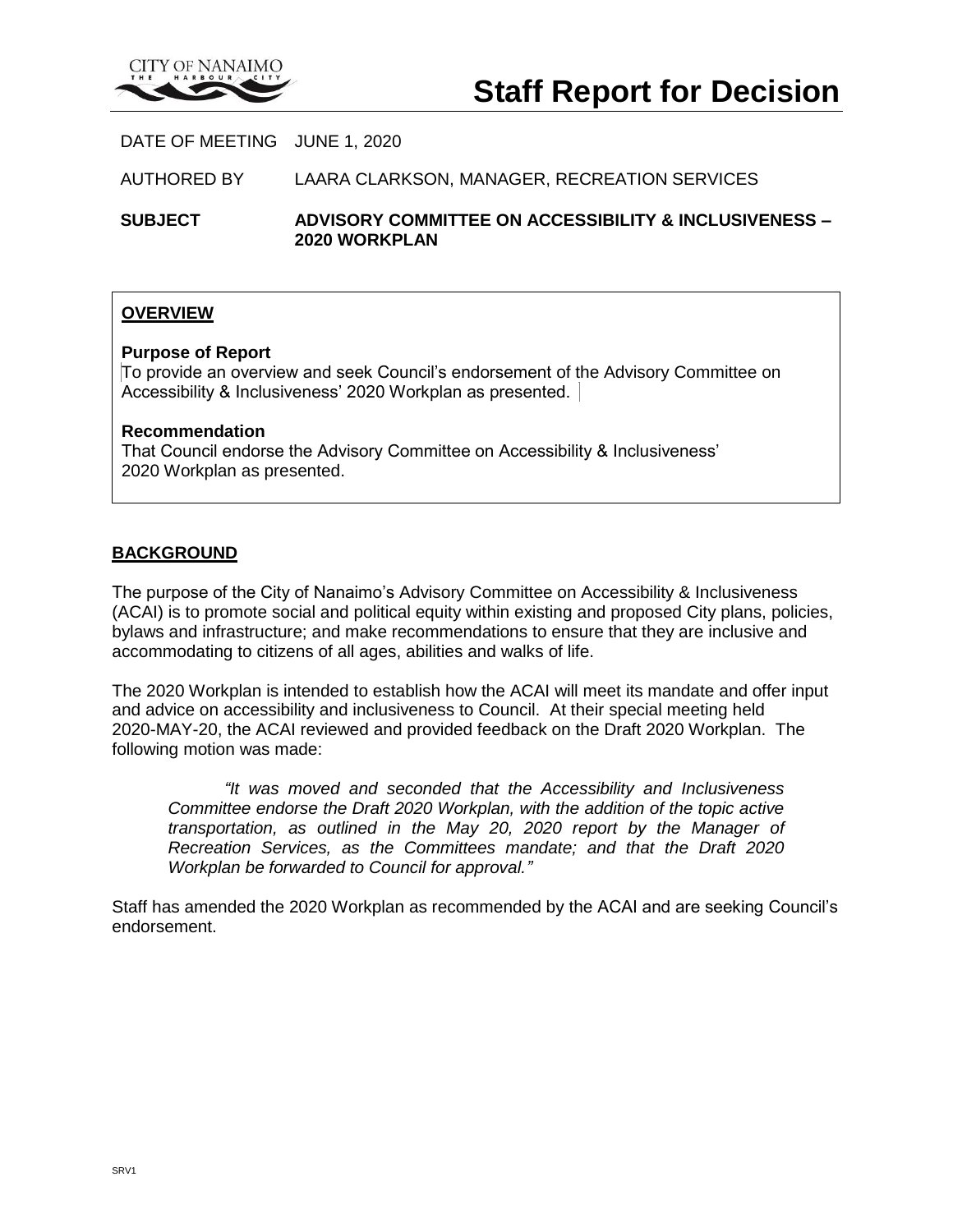

# **DISCUSSION**

| <b>ADVISORY COMMITTEE ON ACCESSIBILITY &amp; INCLUSIVENESS</b><br>PROPOSED 2020 WORKPLAN FOR COUNCIL ENDORSEMENT |                                  |                                                                                                                                                                             |
|------------------------------------------------------------------------------------------------------------------|----------------------------------|-----------------------------------------------------------------------------------------------------------------------------------------------------------------------------|
| Topic                                                                                                            | <b>Lead Department / Section</b> | Overview                                                                                                                                                                    |
| Reimagine Nanaimo                                                                                                |                                  | Participate in engagement process for<br>Reimagine Nanaimo specifically with<br>accessibility audits of facilities,<br>infrastructure and parks.                            |
| Undertake review of<br>LEAP program                                                                              | Parks, Recreation & Culture      | Conduct a thorough review of the LEAP<br>program to identify opportunities for<br>change or improvement.                                                                    |
| Guiding principles<br>summary                                                                                    |                                  | Create a guiding principles summary, to<br>help guide decision making, specifically<br>related to accessibility & inclusion for use<br>in various areas of City operations. |
| Projects as referred<br>by Council                                                                               | <b>Legislative Services</b>      | Review & provide input into existing and<br>future projects and plans as directed.                                                                                          |
| <b>Active Transportation</b>                                                                                     | Traffic/Transportation           | Receive information from Staff.                                                                                                                                             |

In addition to these items, additional topics that fall under the ACAI's mandate may arise that require attention or may be referred by Council for consideration.

# **OPTIONS**

- 1. That Council endorse the Advisory Committee on Accessibility & Inclusiveness' 2020 Workplan as presented.
	- Advantages: A workplan provides a list of focus areas and a way for Council to measure Committee activity and progress in meeting its mandate.
	- Disadvantages: Having a set workplan may limit the flexibility of the Committee to respond to questions and issues that are presented to them throughout the year.
	- Financial Implications: No immediate financial implications. Any completed actions identified on the workplan would be presented with more detailed financial implications to Council.
- 2. That Council provide alternate direction.
	- Advantages: Council may prefer the Committee focus more on issues tied to its core mandate and remain flexible to issues that Council may present to them for response, throughout the year.
	- Disadvantages: Not having a workplan gives Council no information on the Committee's focus areas and no opportunity to provide upfront Committee approval for the direction of their work.
	- Financial Implication: No immediate financial implications. Any action identified on the workplan that is completed would still need to be presented with more detailed financial implications to Council.